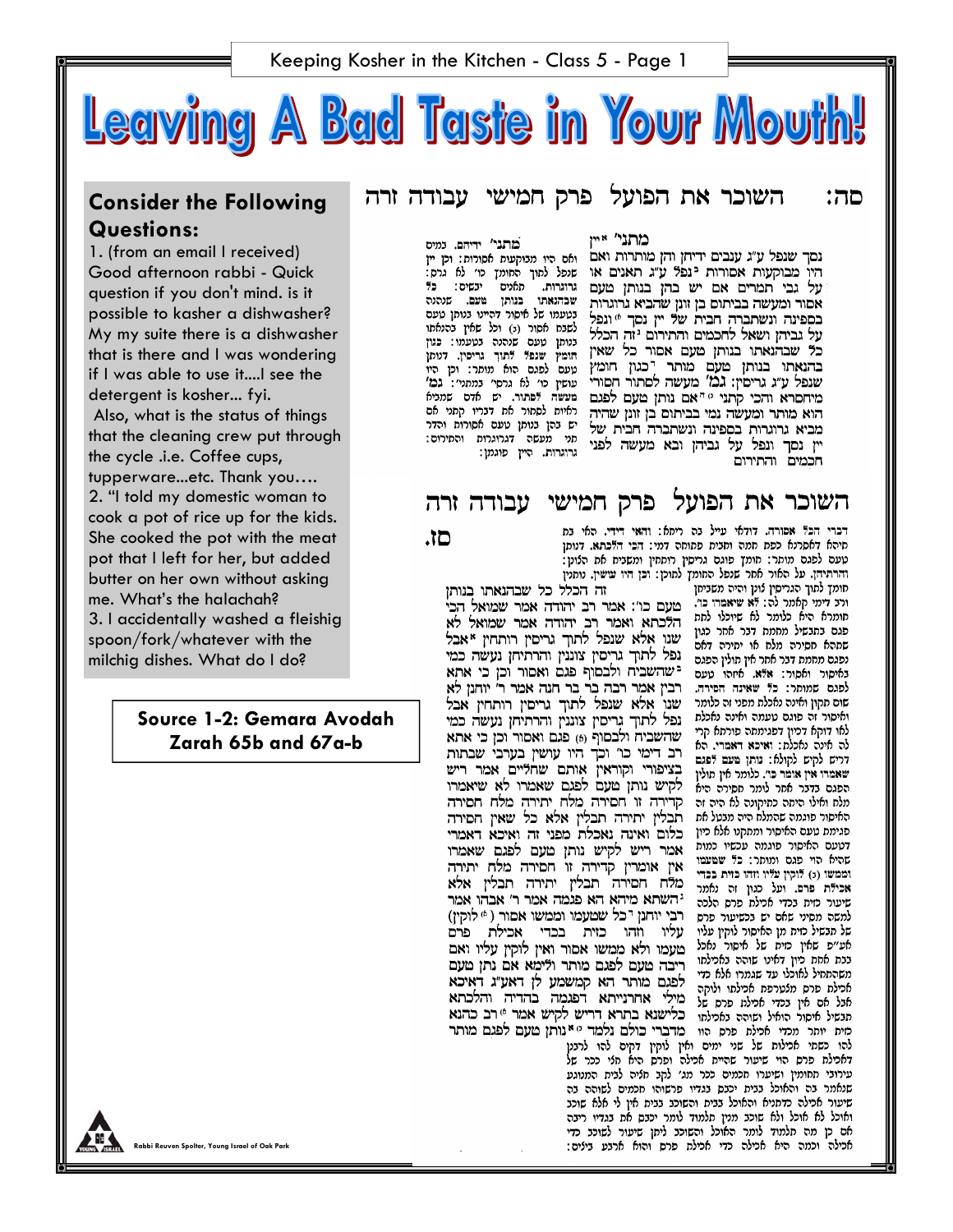## יורה דעה קג הלכות תערובות

טורי זהב

קג (א) שטעמו פגום כו׳. דנ״ט לפגס מותר דילפינו לה מגר דכתיב (דברים יר כא) לא תאכלו כל נבלה לגר אשר בשעריך תתננה נבילה הראויה לגר קרויה נבילה ושאינה ראויה לגר לא, מש״ה כל שהאיסור בתערובות הרוב וההיתר מועט-הוה כאילו הוא בפני עלמו ואין לו היתר עד

שיהא נפגם לגמרי כנבילה שאינה ראויה לאכילה אבל כל שנאסר מחמת תערובות איסור הו באיסור שיש בו ממש ובטל ברוב היתר הן באיסור שאינו ממש אלא נ״ט אף שאין רוב היתר, די לו, אם יהיה נפגם קלת אותו התערובות דהא לא נהנה מהתערובות שום טעם

### Source 3: **Shulchan Aruch** Yoreh Deah 103

םימו הג דין נותן טעם לפגם א וכו ו' מעיפים:

א ואן h כל דבר (א) שטעמו פגום א אינו אוסר תערובתו 5 ואפילו אין טעמו פגום מחמת עצמו שבפני עצמו הוא מוטעם ומשובח אלא שפוגם תערובתו מותר:

הגה [ב] מיהו דברים החשובים א) כבריה או (א) (א) כיולא בה ב אם אינן פגומים בעלמן (ב) אף על מי שמוגמין התגשיל אינן (ב) בטלים אפילו באלף (וכן כתב הארוך כלל ל״ב):

ב [ג] ג פגם זה אין צריך שיפגום לגמרי עד שיהא קץ לאכלו אלא ב) אפילו פוגם (ג) קצת אינו אוסר תערובתו [ד] 7 ויש מי שאומר דהיינו דוקא כשנתערב ג) איסור (ד) מועט עם היתר מרובה

ד) אבל איסור (ה) מרובה לתוך היתר מועט ואפילו מחצה על מחצה אין אומרים נותן טעם לפגם מותר <sub>ד</sub>עד שיפגום לגמרי שאינו ראוי למאכל אדם ואם אין שם ממשו של איסור ה) אלא טעמו בלבד (ג) אפילו איסור מרובה ה והיתר מועט מותר אם פוגם קצת (ד) [ה] ה ויש מי הן שחוכך (פירוש מקוה להחמיר) ואוסו) לומר ו שאם הגדיל האיסור מדתו של היתר עד שהוא משביח יותר כשאוכלו

בגודל מדתו ממה שהוא פוגם בהפסד טעמו אסור עד שיפסל מלאכול אדם (ה) ו) וו וו) במה דברים אמורים שפוגם מתחילתו ועד סופו ו זאבל אם השביח ולבסוף פוגם ז) וזן זאו פוגם ולבסוף (ז) השביח אסור:

הגה וחז יש אומרים וב) אף על גב דהאיסור [כותו טעם] לפגם והמאכל מותר מכל מקום (ג) <sub>י</sub>ז הקדירה אסורה [ט] ואם בשלו בה אחר כך תוך מעת לעת תבשיל שהאיסור הראשון נותן בו טעם לשבח ח) נאסר התבשיל השני אם לא היה בו מ) ששים וַיְן (ד) כגד (ח) האיסור הראשון וַיאן אבל אם נערו התבשיל הראשון בכף ותחבו אחר כך הכף לתבשיל שני שהוא (ו) גם כן פוגם י) לא נאסרה (ט) הקדרה [יב] וכן בדבר שאין לו טעם כלל כגון היורה שמתיכין בו הדבש יא) אף על פי שיש שם רגלי הדבורים לא נאסרה היורה וכל כיולא בזה (שם בארוך):

ג ויגן a אפילו אין כח באיסור לבדו לפגום אלא על ידי דבר אחר שמסייעו כגון שנפל איסור לקדרה שיש בה מלח או תבלין [יד] מדוכין (נטור תרוניו) יב) ואלמלא המלח והתבלין שבה לא היה כח באיסור (י) לפגום אפילו הכי מותר: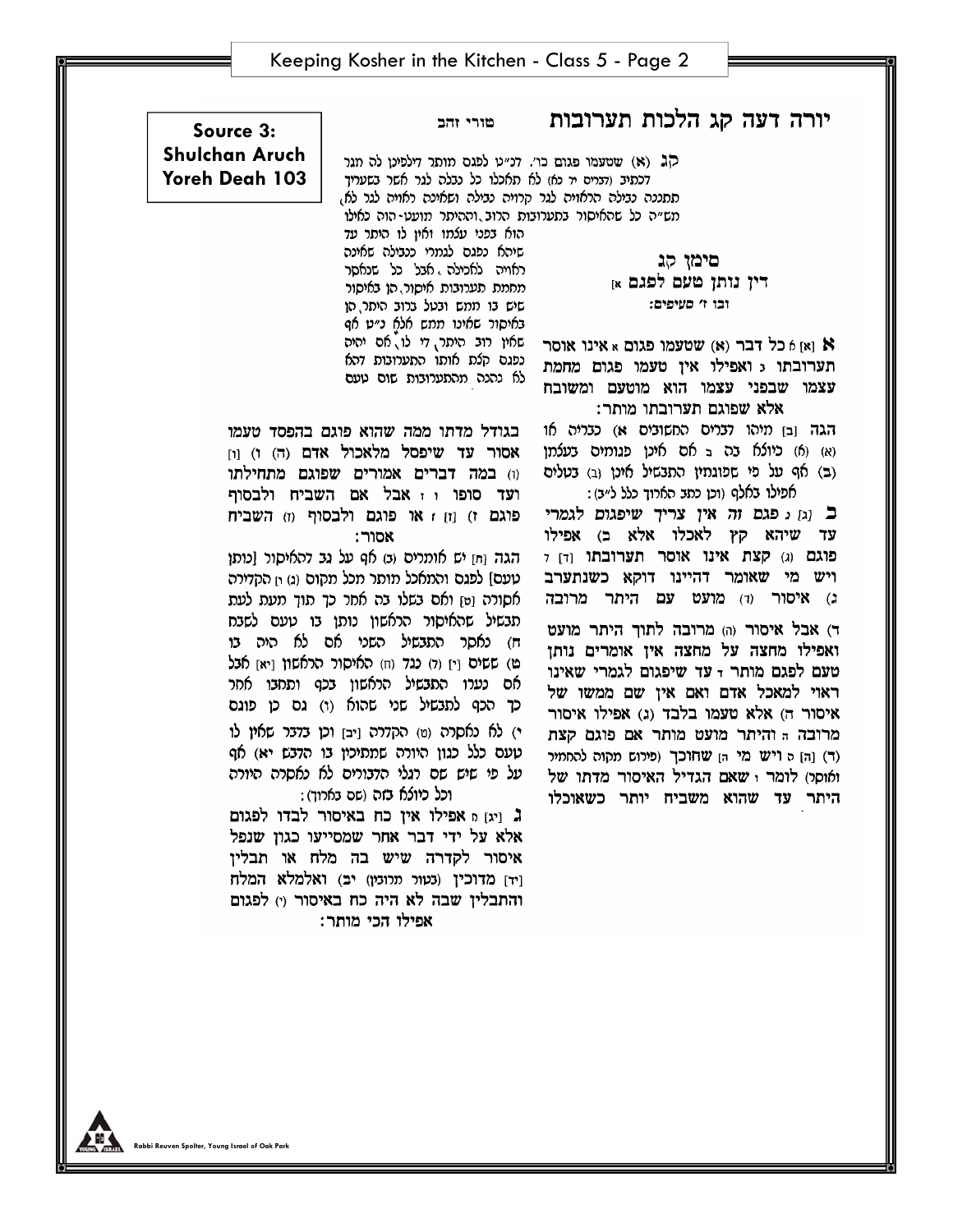השוכר את הפועל פרק חמישי עבודה זרה

**Source 4: Gemara Avodah Zarah 75b** 

מתני' יהלוקח כלי תשמיש מן העוברי כוכבים את שררכו להטביל יטביל להגעיל יגעיל ללבן באור ילבן באור יהשפוד והאסכלא מלבנן באור ההסכין שפה והיא טהורה: גמ' תנא יוכולן צריכין טבילה בארבעים סאה מנהני מילי אמר רבא דאמר קרא » כל דבר אשר יבא באש תעבירו באש

מתני' את שדרכו להמניל. כלומר כלי הראוי ליטהר בטבילה אין לריך תיקון אחר כגון כלי שתשמישו ע״י לונן יטביל ותו לא לריך: הגעיד. במים רותחין כגון כלי שתשמישו בכך דהיינו יורות וקדירות של מתכת יגעיל ובגמרא מפרש דבעי נמי טבילה: דדבן באור. כדמפרש ואזיל: השפוד והאסכלא. שתשמישן ע״י ללי אסכלא גירדל״א: שפה. לוטשה באבן של נפחים מול״א בלע״ז: שפה. לשון שופינא לימ״ר בלע״ז: גמ׳ תנא וכודן. אף הנגעלים והמלובנים: כל דבר אשר יבא באש. שנשתתשו בו בני מדין על ידי האור מעבירו באש כעין בולעו לאיסור יפליטנו כדאמרן כבולעו כך פולטו:

ת״ר הלוקח כלי וטהר הוסיף לך הכתוב טהרה אחרת תשמיש מן העובדי כוכבים <sup>מ</sup>דברים שלא נשתמש בהן מטבילן והן טהורין ידברים שנשתמש בהן ע"י צונן כגון כוסות וקתוניות וצלוחיות מדיחן ומטבילן והם טהורין דברים שנשתמש בהן ע״י חמין כגון היורות הקומקמוסון ומחמי חמין מגעילן ומטבילן והן טהורין דברים שנשתמש בהן ע"י האור כגון השפודין והאסכלאות מלבנן ומטבילן והן טהורין וכולן שנשתמש בהן עד שלא יטביל ושלא יגעיל ושלא ילכן תני חדא אסור ותניא אידך יכותר ד״ק הא כמאן דאמר נותן טעם לפגם אסור הא כמאן דאמר י׳ נותן טעם לפגם מותר ולמאן דאמר נותן טעם לפגם מותר גיעולי עובדי כוכבים דאסר רחמנא היכי משכחת לה ® אמר רב חייא בריה דרב הונא <sup>ע</sup>לא אסרה תורה אלא קדירה

> בת יומא דלאו נותן מעם לפגם הוא מכאן ואילך לישתרי "גזירה קרירה שאינה בת יומא משום קדירה בת יומא ואידך קדירה בת יומא נמי מפגם פגמה

#### **Source 5: Rambam Laws of Forbidden Foods Chapter 17**

קדוש ה, הלכות מאכלות אסורות

פרק שבעה עשר

קדרה של חרס » שנתבשל בה בשר נבלה או בשר שקצים  $\mathbf{x}$ וּרְמַשִּׂים – לֹא יְבַשֵּׁל בָּה בְּשֵׂר שָׁחוּטָה בְּאוֹתוֹ הַיּוֹם וּ; וְאִם בְשֵׁל בֵּה מִין בַּשַּׂר – הַתַּבִשִּׁיל אַסוּר וּ. בִשֵּׁל בַּה מִין אַחֵר – בִּנוֹתֵן טעם י.

וִלֹא אָסְרָה תוֹרָה אֶלָּא קְדֵרָה בַת יוֹמָהּ״ בִּלְבָד, הוֹאִיל וַעֲדַיִן ב

לא וִפְגַם הַשׁוּמָן ּשֶׁנִּבְלַע בַּקְדֶרָה, וּמְדִּבְרֵי סוֹפִרִים ּ לֹא יְבַשֵּׁל בָּה ּ לְעוֹלָם ּ לִפִיכָךְ אֵין לוֹקִחִין כְּלֵי חֵרֵס יִשָּׁנִים מִן־הַגּוֹיִם שֶׁנִּשְׁתַּמְשׁוּ בָהֶן בִּחַמִּין, כְּגוֹן קִדְרוֹת וּקִעֲרוֹת לְעוֹלָם. וַאֲפִלּוּ הָיוּ שׁוּעִין בְּאָבָר ּ. וְאִם לַקַח וּבְשֵׁל בָּהֶן מִיּוֹם שֵׁנִי וַהַלְאָה ּ + הַתַּבְשִׁיל מתר יב.

הַלּוֹקִהַ כְּלֵי תַשְׁמִישׁ סְעֻדָּה יּ מִן־הַגּוֹיִם מִכְּלֵי מַתָּכוֹת וּכְלֵי  $\mathbf{r}$ ּזְכוּכִית: דְּבַרִים שֶׁלֹּא נְשָׁתַמֵּשׁ בַּהָם כַּל־עָקַר – מֵטְבִּילַן +

ּבִּמֵי מִקְוָה ּּי וְאַחַר כָּךְ יָהִיוּ מֻתַּרִין לֵאֱכוֹל בָּהֶם וְלִשְׁתּוֹת; וּדִבָּרִים שֲנִשְׁתַּמֵּשׁ בַּהֵם עַל יָדֵי צוֹנְן, כִּגוֹן כּוֹסוֹת וּצְלוֹחִיוֹת וִקִיתֹנִיּוֹת – מְדִיחָן ּי וּמַטְבִּילַן י וְהֵן מִתְּרוֹת; וּדְבָרִים שֵׁנִּשְׁתַּמֵּשׁ בָּהֶם עַל יְדֵי חַמִּין, כִּגוֹן יוֹרוֹת וַקִמְקִמוּסִין וּמִחַמְּמֵי חַמִּין – מַגְעִילַם ּיִ וּמַטִּבִּילַם וְהֵם מְתַּרְין; וּדְבָרִים שֶׁנִּשְׁתַּמֵּשׁ בָּהֶם עַל יְדֵי הָאוּר ִּיּ, כְּגוֹן שַׁפּוּדִין וְאַסְּכְלָאוֹת – מְלֵבְּנָם בָּאוּר ּ עַד שֵׁתִּנָּשֵׁר קִלְיפָּתָם וּמֵסְבִילָם וְהֵם מֻתָּרִין. עה: